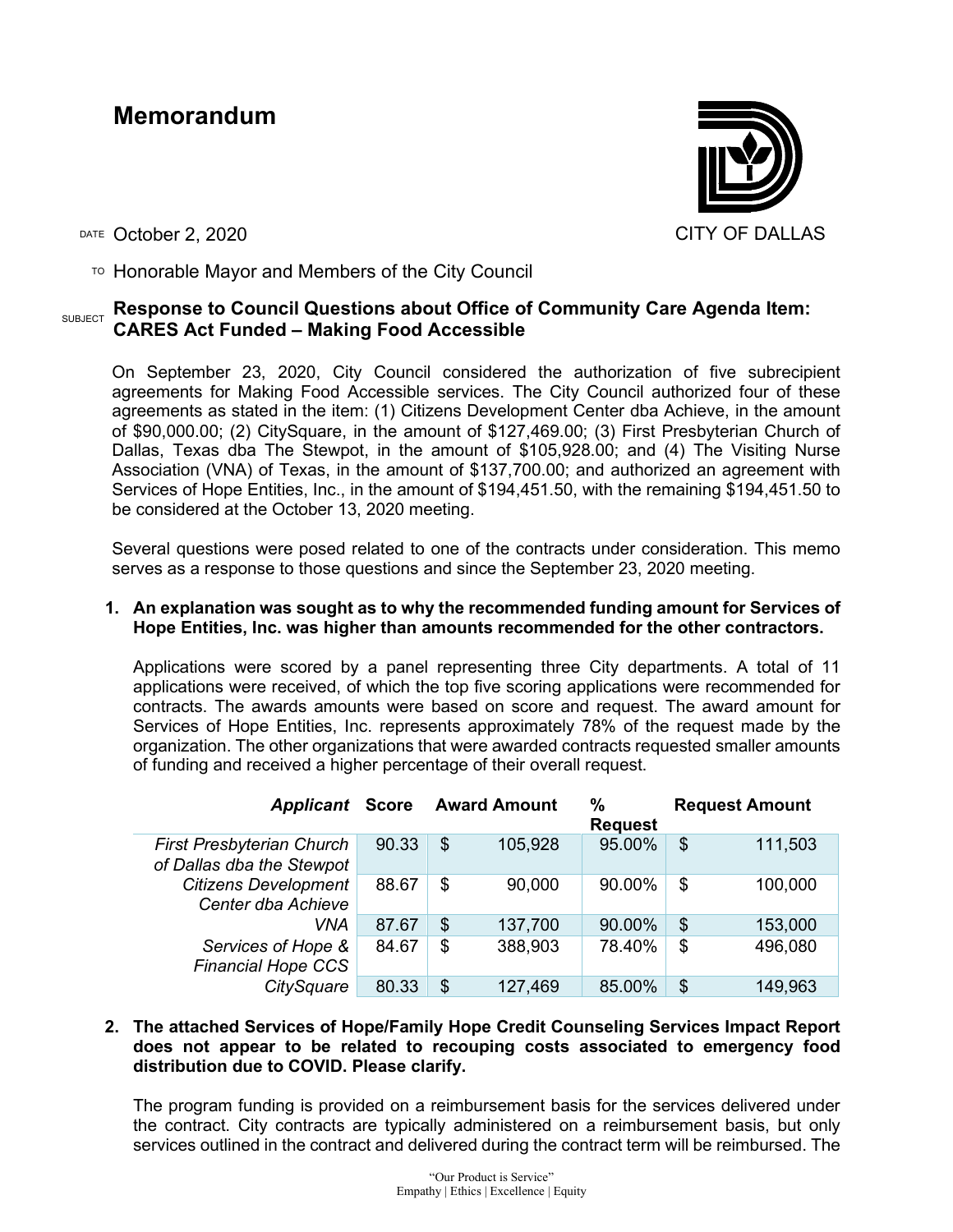#### DATE October 2, 2020

# SUBJECT **Upcoming Office of Community Care Agenda Item: CARES Act Funded - Nonprofit Assistance Program**

referenced report is an impact report through August 31, 2020, which is prior to the term of the contract.

## **3. Please show receipts for costs incurred to Services of Hope to do emergency food distribution response.**

The City does not have receipts for expenses at this time as the organization is not currently in a contract with the City of Dallas. We will require receipts and other documentation of expenditures to issue reimbursements for expenses incurred under the contract.

## **4. Based on a review of Services of Hope's work, it appears they serve as manager of the Farmers to Families Food Box (FFFB) program between USDA/Hardie's GoFresh and local groups. Is that correct? What are the operational costs associated with this relationship and the City of Dallas?**

The application received for the Making Food Accessible program will fund supplemental food distributions and is not funding the FFFB program.

Per Services of Hope, the organization is in a partnership with local food distributors and serves as a local distribution partner for the referenced FFFB program. For Phase 3 of the FFFB program, they have a partnership with GoFresh and are also working with Segovia.

Information on the FFFB food box program can be found here <https://www.ams.usda.gov/selling-food-to-usda/farmers-to-families-food-box>

#### **5. Please exhibit the following costs observed in the City of Dallas: Trucking costs paid, storage costs paid, food purchases paid, Personal Protective Equipment (PPE) purchases made.**

The contract budget includes the below amounts for the requested items. *The costs have not yet been incurred*.

- Trucking Costs \$11,800 (includes truck rental (\$4,000), trailer rental (\$4,800) and diesel gas (\$3,000)
- Storage Costs This is not a budget item; however, the application notes that the organization utilizes refrigerated/freezer trucks
- Food purchased \$300,000
- PPE purchase The budget includes \$3,500 for supplies (which may include Personal Protective Equipment)

#### **6. Is it correct that the FFFB program, which distributes free food, ends on October 31, 2020? Is Services of Hope continuing to take free food through that date? If so, why do they need the requested funds?**

The proposed City program will provide supplemental food boxes to reach eligible clients and communities that would otherwise not be served during the current term or beyond October 31, 2020.

Per Services of Hope, the FFFB program has recently transitioned into Phase 3 and that transition includes a focus to rural communities and the City's Opportunity Zones. Services of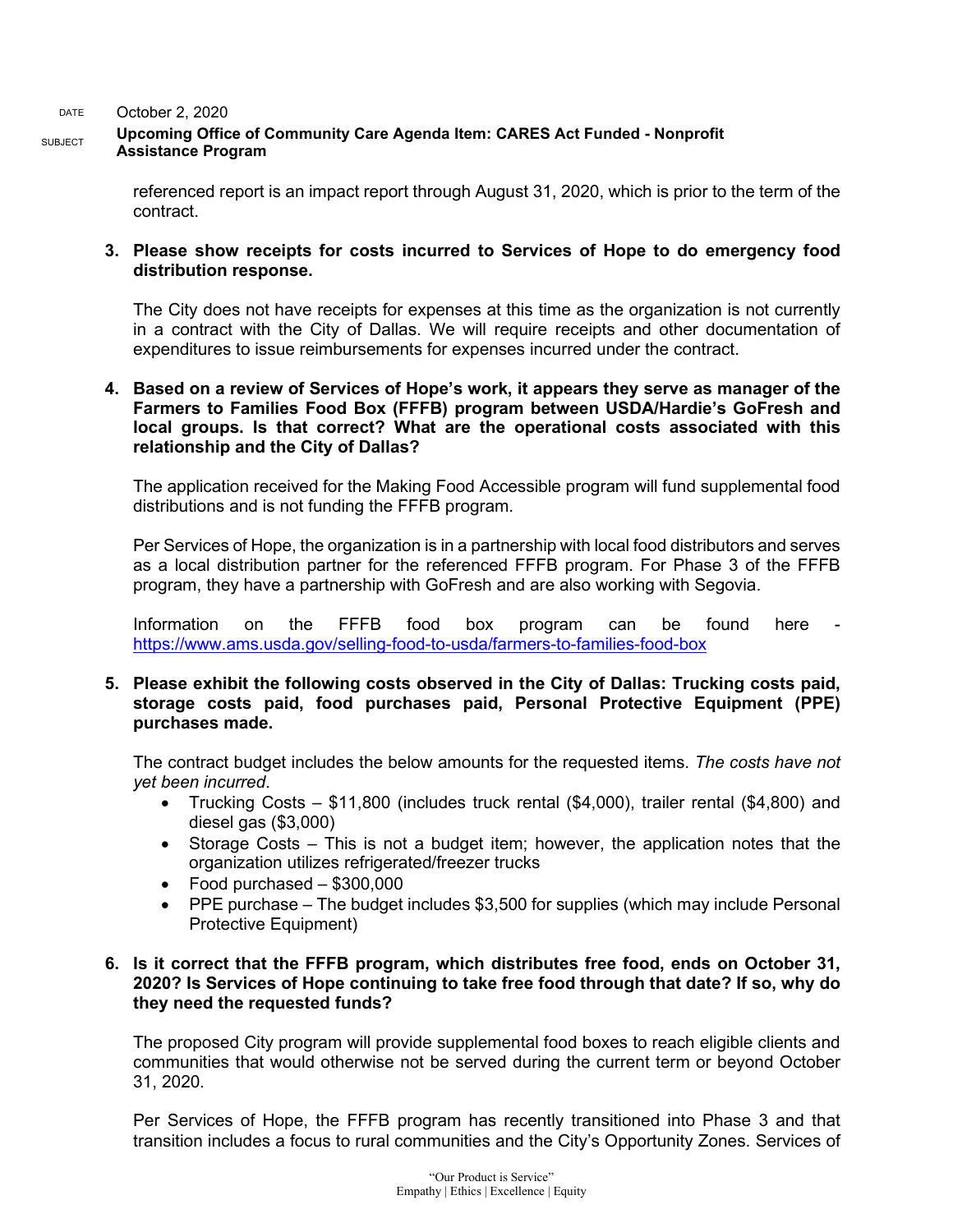#### DATE October 2, 2020

## SUBJECT **Upcoming Office of Community Care Agenda Item: CARES Act Funded - Nonprofit Assistance Program**

Hope indicated that they are working with two of the Phase 3 vendors – GoFresh and Segovia – for Phase 3 of the program and will take advantage of free food boxes to the extent possible. The FFFB program is being administered in phases – Phase 1 (May 15-June 15, 2020) and Phase 2 (ended earlier this month).

Information on the FFFB food box program can be found here <https://www.ams.usda.gov/selling-food-to-usda/farmers-to-families-food-box>

#### **7. What is the COVID allotment cap per organization?**

Staff is not aware of a COVID allotment cap per organization. The Request for Applications (RFA) for Making Food Accessible established a minimum request amount of \$25,000 and did not establish a maximum request amount for applicants.

## **8. What is the cost per person or household served versus value for the Services of Hope program? Is the value consistent with similar sized emergency food responders?**

Services of Hope has established a target of 400 unduplicated families served each month at weekly food distributions, and the average size of families receiving services is slightly higher than four. The below table outlines the output targets and services to be provided by each awarded applicant. Because the service delivery models vary, as do units for the metrics and frequency of service, direct comparisons in cost per client/family/box of food directionally correct but may be inexact.

| <b>Organization</b>                                                     | <b>Services Supported through</b><br><b>Contract</b>  | <b>Target</b>                                                                              |
|-------------------------------------------------------------------------|-------------------------------------------------------|--------------------------------------------------------------------------------------------|
| Citizens<br><b>Development Center</b>                                   | Food boxes distribution through<br>community partners | 2,750 boxes distributed during<br>program term (September -<br>December 2020)              |
| CitySquare                                                              | Contactless food pantry                               | 10,800 clients impacted during<br>program term (September -<br>December 2020)              |
| <b>First Presbyterian</b><br><b>Church of Dallas</b><br>dba the Stewpot | Pantry and premade meals<br>distribution              | 3,500 families (not unduplicated)<br>during program term (September<br>$-$ December 2020)  |
| Services of Hope<br>Entities, Inc.                                      | Food boxes distribution and<br>pantries               | 400 unduplicated families served<br>per month (weekly service)                             |
| <b>Visiting Nurses</b><br>Association                                   | Supplemental boxes with<br>regular meals delivery     | 1,020 clients served twice<br>monthly during program period<br>(September – December 2020) |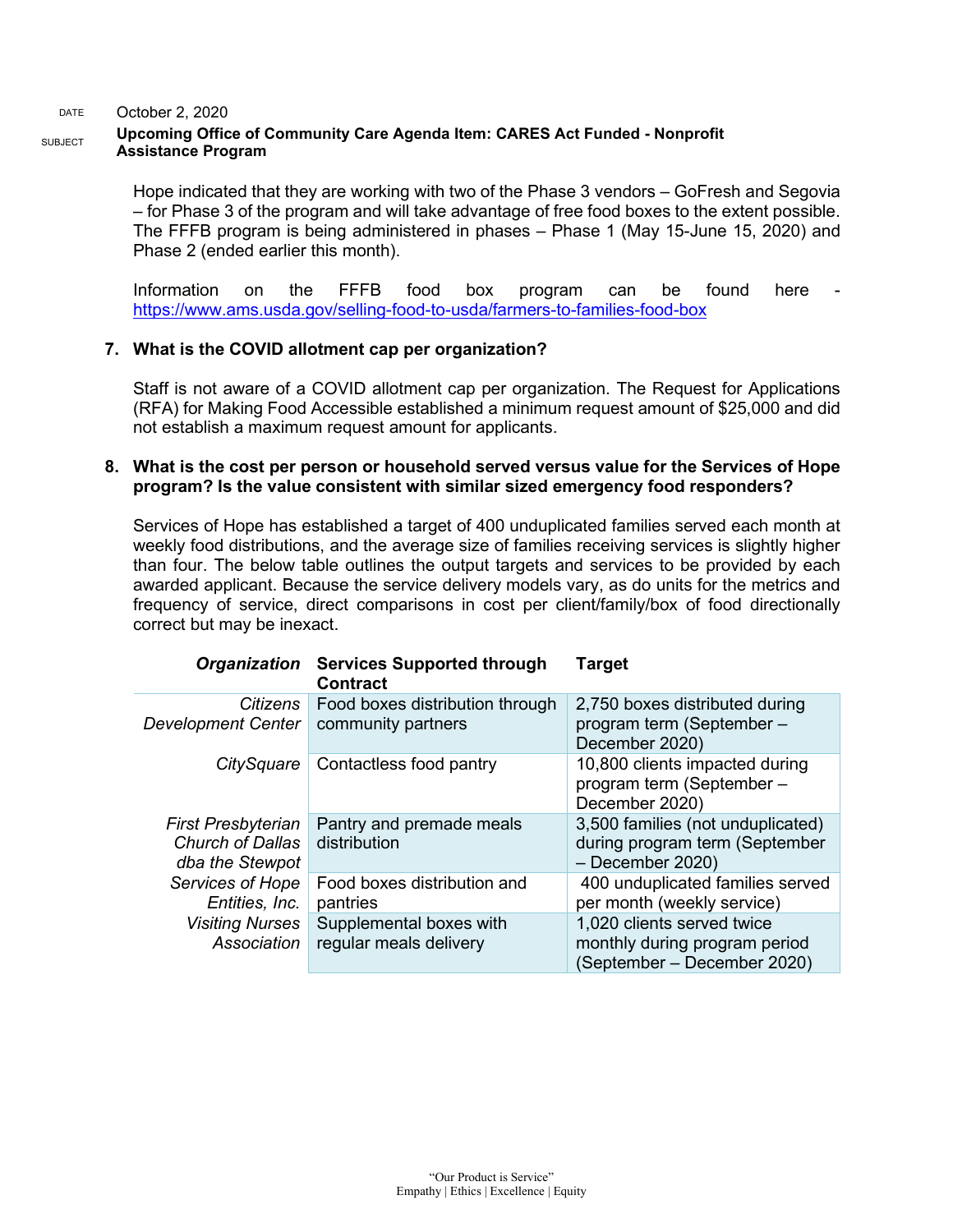#### DATE October 2, 2020

SUBJECT **Upcoming Office of Community Care Agenda Item: CARES Act Funded - Nonprofit Assistance Program**

> Should you have any additional questions or concerns, please contact myself or Jessica Galleshaw, Director of Office of Community Care.

Kimberly Bizor Tolbert Chief of Staff [Attachment]

c: T.C. Broadnax, City Manager Chris Caso, City Attorney Mark Swann, City Auditor Bilierae Johnson, City Secretary Preston Robinson, Administrative Judge Majed A. Al-Ghafry, Assistant City Manager Jon Fortune, Assistant City Manager Joey Zapata, Assistant City Manager Dr. Eric A. Johnson, Chief of Economic Development and Neighborhood Services M. Elizabeth Reich, Chief Financial Officer M. Elizabeth (Liz) Cedillo-Pereira, Chief of Equity and Inclusion Directors and Assistant Directors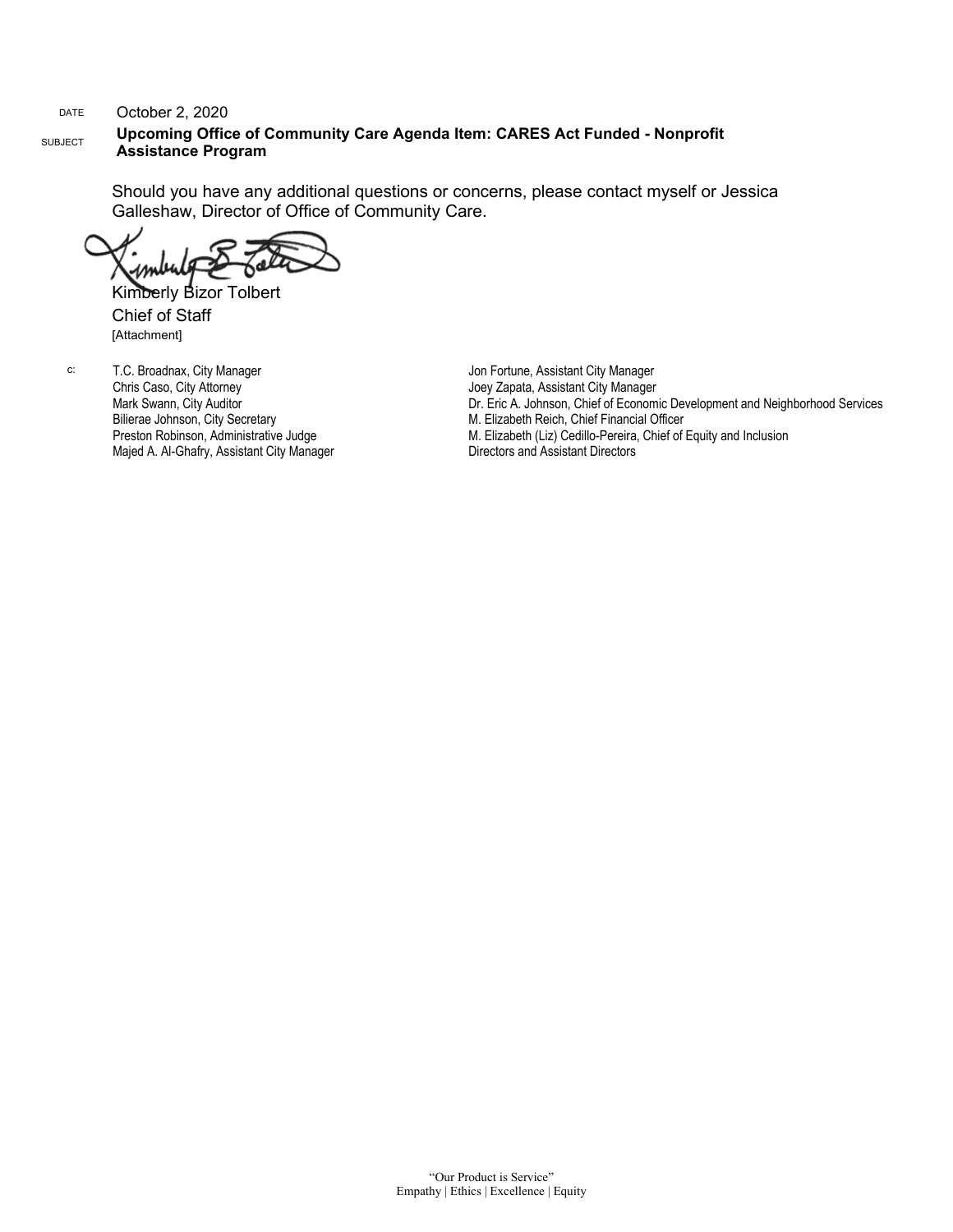| <b>Financial Hope Credit Counseling Services</b><br><b>Client</b>               | Number of      | Grant                                   | Number of      | <b>Activity</b><br>Client         |                         |                |                         |                          |                         |                 |                         |              |           |           |           |           |
|---------------------------------------------------------------------------------|----------------|-----------------------------------------|----------------|-----------------------------------|-------------------------|----------------|-------------------------|--------------------------|-------------------------|-----------------|-------------------------|--------------|-----------|-----------|-----------|-----------|
| <b>Impact Report</b>                                                            | Workshops      | Activity<br>Name                        | <b>Clients</b> | <b>Number</b>                     | Jan                     | Feb            | March                   | April                    | May                     | June            | July                    | Aug.         | Sept      | Oct       | Nov       | Dec       |
| Financial Education and Literacy Workshop Outputs                               |                |                                         |                |                                   |                         |                |                         |                          |                         |                 |                         |              |           |           |           |           |
| Number of Workshops Held -                                                      |                |                                         |                |                                   |                         |                |                         |                          |                         |                 |                         |              |           |           |           |           |
| FTHB-Spanish                                                                    | $\mathfrak{D}$ | <b>HUD</b>                              |                | 79 Housing                        | 30                      | 37             | 12                      |                          |                         |                 |                         |              |           |           |           |           |
| FTHB-English                                                                    | $\overline{2}$ | <b>HUD</b>                              |                | 8 Housing                         |                         |                | $\bf8$                  |                          |                         |                 |                         |              |           |           |           |           |
| <b>Online Housing</b>                                                           | 47             | <b>HUD</b>                              |                | 47 Housing                        | $\mathbf{1}$            |                | 15                      | 12                       | $\overline{7}$          | 6               | 5                       |              |           |           |           |           |
| Mini Housing-Bank Of America                                                    |                | HUD                                     |                | 0 Housing                         |                         |                |                         | $\Omega$                 |                         |                 |                         |              |           |           |           |           |
| <b>Drug Court-On Hold COVID19</b>                                               | 8              | City of Dallas<br><b>City of Dallas</b> |                | 150 Ed/Literacy                   | 60                      | 60             | 30                      | $\circ$                  |                         |                 |                         |              |           |           |           |           |
|                                                                                 | $\mathbf{1}$   |                                         |                | 0 Ed/Literacy                     |                         |                |                         | $\Omega$                 |                         |                 |                         |              |           |           |           |           |
| Delta Sigma Theta Credit Seminar-Virtual<br>AKA Credit Seminar-on hold Covid 19 | 1              | Free<br>Free                            |                | 35 Ed/Literacy<br>102 Ed/Literacy |                         | 35             |                         | $\Omega$<br>$\mathsf{o}$ | 102                     |                 |                         |              |           |           |           |           |
| <b>Trinity Church Seminar</b>                                                   | $\mathbf{1}$   | Free                                    |                | 25 Ed/Literacy                    |                         | 25             |                         | $\circ$                  |                         |                 |                         |              |           |           |           |           |
| <b>Christian Stronghold CRA Class</b>                                           | $\overline{1}$ | Free                                    |                | 22 CRA                            |                         |                | 22                      | $\mathbf 0$              |                         |                 |                         |              |           |           |           |           |
| 100 Men CRA Training                                                            | $\mathbf{1}$   | <b>CRA</b>                              |                | 3 CRA                             |                         |                | $\overline{\mathbf{3}}$ | $\circ$                  |                         |                 |                         |              |           |           |           |           |
| FUB Credit Lunch & Learn                                                        | $\mathbf{1}$   | Free                                    |                | 23 CRA                            |                         |                | 23                      | $\circ$                  |                         |                 |                         |              |           |           |           |           |
| Jousing Fair City Of Dallas, On Hold Covid 1                                    |                | <b>CRA</b>                              |                | 0 Housing                         |                         |                |                         | $\circ$                  |                         |                 |                         |              |           |           |           |           |
| Business Counseling-Take Charge America (TCA)-Texas                             | 89             | Grant                                   |                | 89 Small Bus                      | $14\,$                  |                | $\overline{z}$          | $\overline{\phantom{a}}$ | $\overline{a}$          |                 | $\overline{7}$          | 52           |           |           |           |           |
| FUB Coach Training (8)                                                          | $\overline{4}$ | Capital One                             |                | 36 Housing                        |                         |                |                         | 32                       |                         |                 |                         | $\bf{4}$     |           |           |           |           |
| Shalon Covin-19 Financial Education                                             | 6              | Capital One                             |                | 152 Ed/Literacy                   |                         |                |                         | 52                       | 70                      | $\mathsf{O}$    | 15                      | 15           |           |           |           |           |
| <b>Weekly Covin-19 Blogs</b>                                                    | 18             | Capital One                             |                | 290 Ed/Literacy                   |                         |                | 78                      | 60                       | 75                      | 20              | 25                      | 32           |           |           |           |           |
| Financial Coaches Certified                                                     |                | <b>FUB</b>                              |                | 4 Ed/Literacy                     |                         |                |                         |                          |                         |                 |                         | $\ddot{a}$   |           |           |           |           |
| <b>Clients in Workshops -</b>                                                   | 182            |                                         | 1.065          |                                   | 105                     | 162            | 193                     | 158                      | 258                     | 30 <sub>2</sub> | 52 <sub>2</sub>         | 107          | $\bullet$ | $\bullet$ | $\bullet$ | $\bullet$ |
|                                                                                 |                |                                         |                |                                   |                         |                |                         |                          |                         |                 |                         |              |           |           |           |           |
| <b>Short Term Counseling Clients Outputs</b>                                    |                |                                         |                |                                   |                         |                |                         |                          |                         |                 |                         |              |           |           |           |           |
| Number of clients served - Phone Calls                                          | 3,237          | <b>TCA</b>                              |                | 3,237 Ed/Literacy                 | 540                     | 439            | 445                     | 345                      | 436                     | 472             | 560                     |              |           |           |           |           |
| Client Referrals-Take Charge America (Counseling)                               | 132            | <b>TCA</b>                              |                | 132 Ed/Literacy                   | 21                      | 22             | 8                       | 12                       | 18                      | $\bf{22}$       | 17                      | $12\,$       |           |           |           |           |
|                                                                                 |                |                                         |                |                                   |                         |                |                         |                          |                         |                 |                         |              |           |           |           |           |
| <b>Reverse Mortgage</b>                                                         | 22             | Navicore                                |                | 22 Housing                        | $\overline{2}$          | $\overline{2}$ | $\overline{2}$          | $\overline{\mathbf{3}}$  | 6                       | $\overline{4}$  | $\overline{\mathbf{3}}$ | $\mathbf 0$  |           |           |           |           |
| <b>Dallas County Housing Loan Center</b>                                        | 17             | DCH                                     |                | 17 Housing                        | $\mathbf{2}$            | $\mathbf{1}$   | $\overline{2}$          | $\overline{4}$           | $\overline{\mathbf{2}}$ | $\mathbf{1}$    | 5                       | $\mathbf 0$  |           |           |           |           |
|                                                                                 |                |                                         |                |                                   |                         |                |                         |                          |                         |                 |                         |              |           |           |           |           |
| <b>Long Term Counseling Clients Outputs</b>                                     |                |                                         |                |                                   |                         |                |                         |                          |                         |                 |                         |              |           |           |           |           |
| Number of clients served - (DMP, enrolled)                                      | 13             | <b>TCA</b>                              |                | 13 Debt Mgmt.                     |                         |                | $\overline{2}$          | $\Omega$                 | $\overline{a}$          | $\Omega$        | $\overline{4}$          | $\mathbf{1}$ |           |           |           |           |
|                                                                                 |                |                                         |                |                                   |                         |                |                         |                          |                         |                 |                         |              |           |           |           |           |
| <b>Student Loan</b>                                                             |                |                                         |                |                                   |                         |                |                         |                          |                         |                 |                         |              |           |           |           |           |
| Referral                                                                        | 15             | <b>TCA</b>                              |                | 15 Ed/Literacy                    | $\overline{\mathbf{3}}$ |                | $\mathbf 1$             |                          | $\overline{\mathbf{3}}$ |                 | $1\,$                   | $1\,$        |           |           |           |           |
| Counseling                                                                      | $12\,$         |                                         | 12             |                                   | $\overline{2}$          |                | $\mathbf{1}$            | $\overline{1}$           | $\overline{2}$          |                 | $\,$ 1 $\,$             | $\,$ 1 $\,$  |           |           |           |           |
|                                                                                 |                |                                         |                |                                   |                         |                |                         |                          |                         |                 |                         |              |           |           |           |           |
| <b>Redemption Loan Clients Outcomes-</b>                                        |                |                                         | $\bf{0}$       | <b>CRA</b> Funding                |                         |                |                         |                          |                         |                 |                         |              |           |           |           |           |
| Number of clients applied-                                                      | 40             |                                         | 40             |                                   |                         |                |                         |                          |                         | 15              |                         | 25           |           |           |           |           |
| Number Clients approved                                                         | 27             |                                         | 27             |                                   |                         |                |                         |                          |                         | 6               | $6\phantom{1}$          | 15           |           |           |           |           |
| Number Clients Opening bank accounts                                            | 15             |                                         | $15\,$         |                                   |                         |                |                         |                          |                         | 6               | 9                       |              |           |           |           |           |
| Number of Clients Match funds account                                           | 15             |                                         | 15             |                                   |                         |                |                         |                          |                         | 6               | $^{\rm g}$              |              |           |           |           |           |
| Grant dollars awarded                                                           | \$6,875.00     |                                         | \$6,875.00     |                                   |                         |                |                         |                          |                         | 3,000<br>Ś      |                         | \$<br>3,875  |           |           |           |           |
| <b>Coaching Sessions</b>                                                        | 50             |                                         | 50             |                                   |                         |                |                         |                          |                         | 10              | 10                      | 30           |           |           |           |           |
| Percentage of clients retained after six months                                 | $\bf{0}$       |                                         |                |                                   |                         |                |                         |                          |                         |                 |                         |              |           |           |           |           |
| Total dollar amount of debt paid off -                                          | \$4,975.00     |                                         | \$4,975.00     |                                   |                         |                |                         |                          |                         | 3,000<br>Ś.     |                         | 1,975<br>¢.  |           |           |           |           |
| Average percentage of debt paid off                                             | 76.3%          |                                         | 76.3%          |                                   |                         |                |                         |                          |                         | 75%             |                         | 77.5%        |           |           |           |           |
| <b>City of Dallas &amp; United Way Rental/Utilities Assistances</b>             |                |                                         |                | City of Dallas                    |                         |                |                         |                          |                         |                 |                         |              |           |           |           |           |
| Number of clients applied-                                                      | 56             |                                         | 56             |                                   |                         |                |                         |                          |                         |                 |                         | 56           |           |           |           |           |
| Number Clients approved                                                         | $\bf8$         |                                         | $\bf8$         |                                   |                         |                |                         |                          |                         |                 |                         | 8            |           |           |           |           |
| Grant dollars awarded                                                           | \$7,558.56     |                                         | \$7,558.56     |                                   |                         |                |                         |                          |                         |                 |                         | \$7,558.56   |           |           |           |           |
| Number clients referred to Redemption Grant                                     | 28             |                                         | 28             |                                   |                         |                |                         |                          |                         |                 |                         | 28           |           |           |           |           |
| Number clients referred to other agencies                                       | 25             |                                         | 25             |                                   |                         |                |                         |                          |                         |                 |                         | 25           |           |           |           |           |
| Number of phone call                                                            | 75             |                                         | 75             |                                   |                         |                |                         |                          |                         |                 |                         | 75           |           |           |           |           |
| Number of application submitted                                                 | 60             |                                         | 60             |                                   |                         |                |                         |                          |                         |                 |                         | 60           |           |           |           |           |
|                                                                                 |                |                                         |                |                                   |                         |                |                         |                          |                         |                 |                         |              |           |           |           |           |
| <b>Long Term Counseling Clients Outcomes</b>                                    |                |                                         |                |                                   |                         |                |                         |                          |                         |                 |                         |              |           |           |           |           |
| Number of clients retained after six month -                                    |                |                                         |                |                                   |                         |                |                         |                          |                         |                 |                         |              |           |           |           |           |
| Percentage of clients retained after six months - 50%                           |                |                                         |                |                                   |                         |                |                         |                          |                         |                 |                         |              |           |           |           |           |
| Total dollar amount of debt paid off -                                          |                |                                         |                |                                   |                         |                |                         |                          |                         |                 |                         |              |           |           |           |           |
| Average percentage of debt paid off - 15%                                       |                |                                         |                |                                   |                         |                |                         |                          |                         |                 |                         |              |           |           |           |           |
|                                                                                 |                |                                         |                |                                   |                         |                |                         |                          |                         |                 |                         |              |           |           |           |           |

**Scheduled Events-**